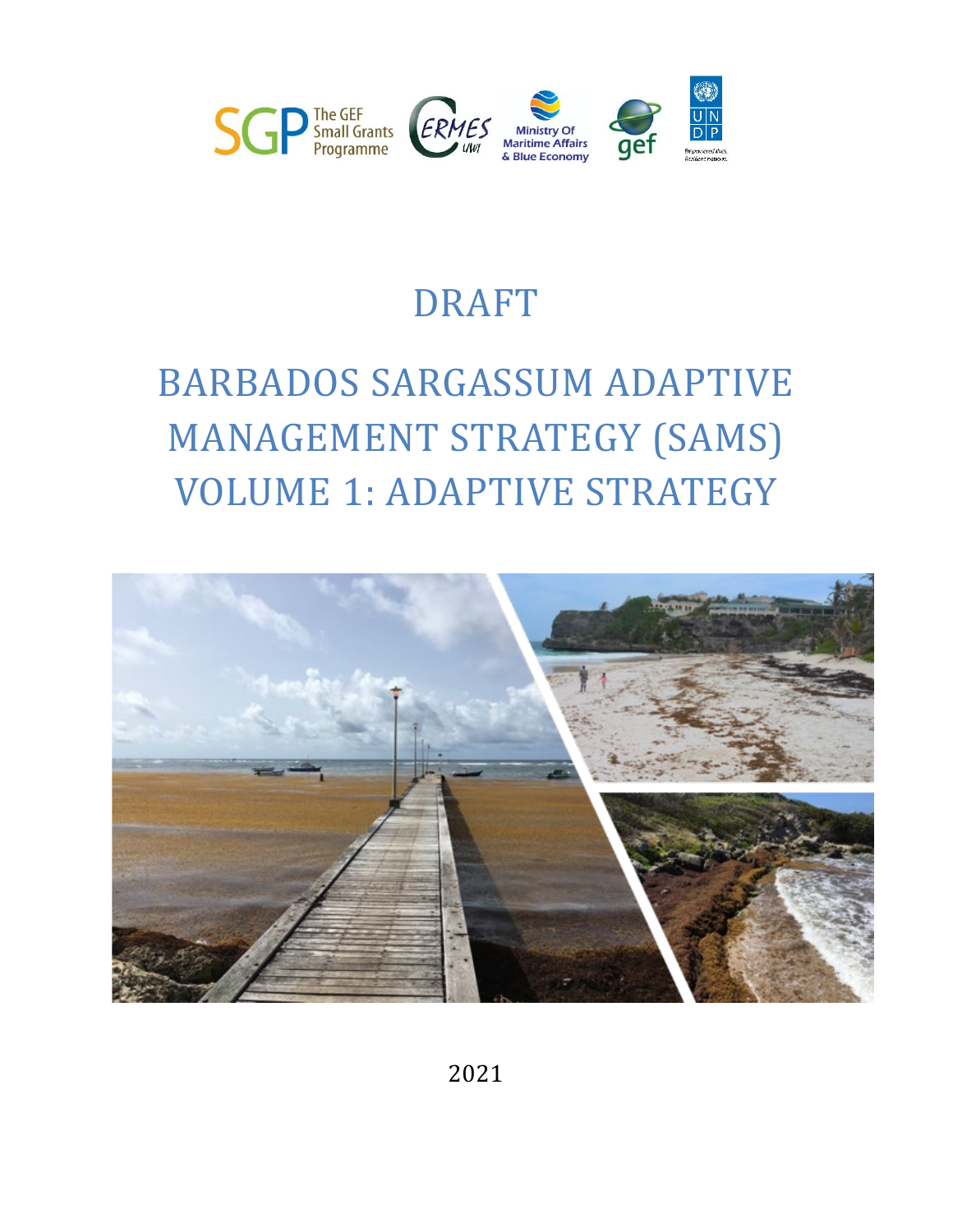# **CONTENTS**

| $\mathbf{1}$           |     |  |
|------------------------|-----|--|
|                        | 1.1 |  |
|                        | 1.2 |  |
|                        | 1.3 |  |
| 2                      |     |  |
| 3                      |     |  |
|                        | 3.1 |  |
|                        | 3.2 |  |
| $\boldsymbol{\Lambda}$ |     |  |
| $\mathbf{5}$           |     |  |
| 6                      |     |  |
| $\overline{7}$         |     |  |
|                        | 7.1 |  |
|                        | 7.2 |  |
|                        | 7.3 |  |
| 8                      |     |  |
|                        |     |  |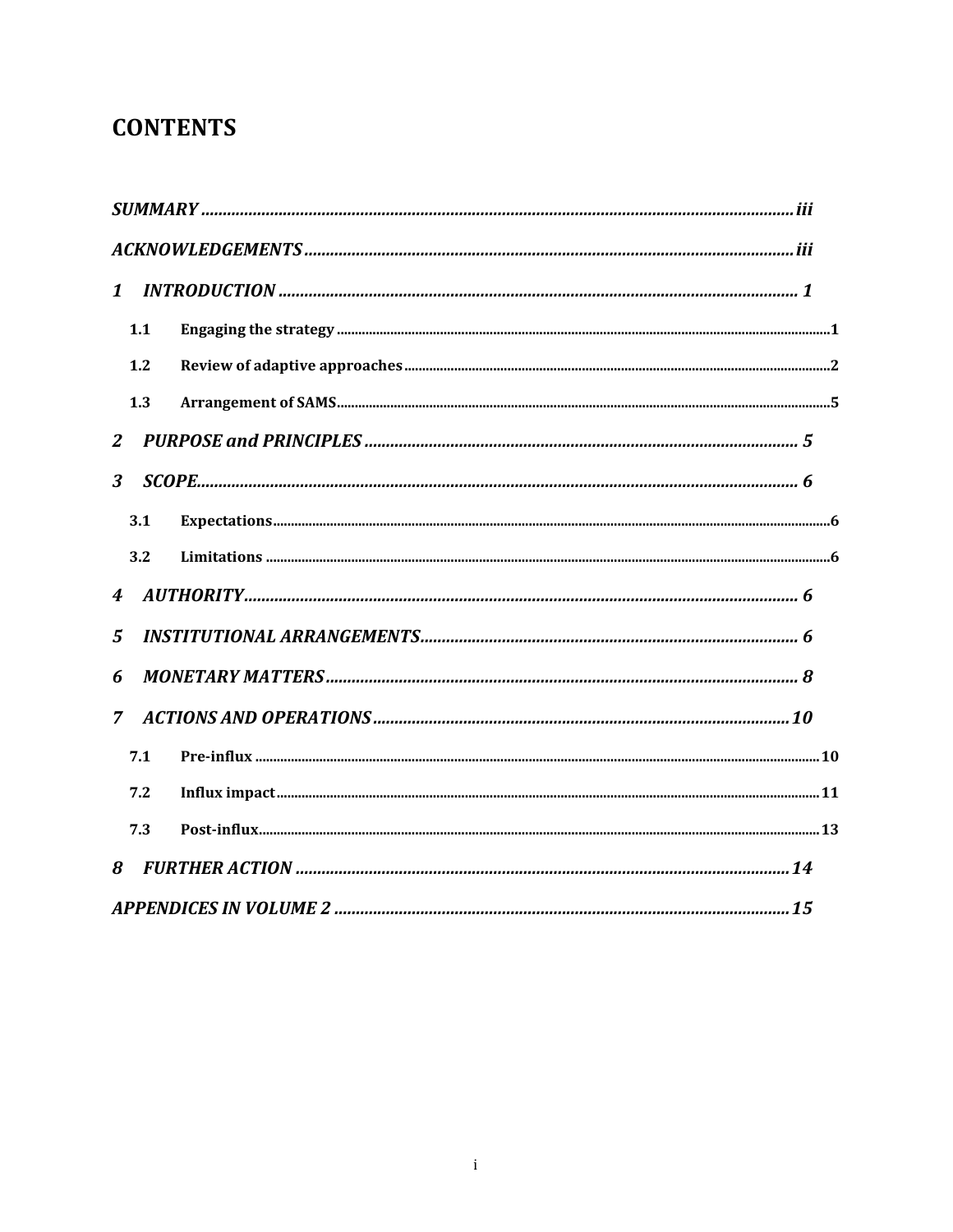#### **Cover photo credits:** P. McConney | A. Desrochers

#### **Suggested citation for the draft strategy reports**:

CERMES and MMABE. 2021. Draft Barbados Sargassum Adaptive Management Strategy. Volume 1: Adaptive Strategy. Draft co-developed by the Centre for Resource Management and Environmental Studies (CERMES) and the Ministry of Maritime Affairs and Blue Economy (MMABE): Bridgetown, Barbados. 15 pp

CERMES and MMABE. 2021. Draft Barbados Sargassum Adaptive Management Strategy. Volume 2: Action Appendices. Draft co-developed by the Centre for Resource Management and Environmental Studies (CERMES) and the Ministry of Maritime Affairs and Blue Economy (MMABE): Bridgetown, Barbados. 123 pp

#### **Suggested citation for approved online strategy**:

MMABE and CERMES. 2021. Barbados Sargassum Adaptive Management Strategy. Ministry of Maritime Affairs and Blue Economy (MMABE), Government of Barbados: Bridgetown, Barbados. Online at [URL]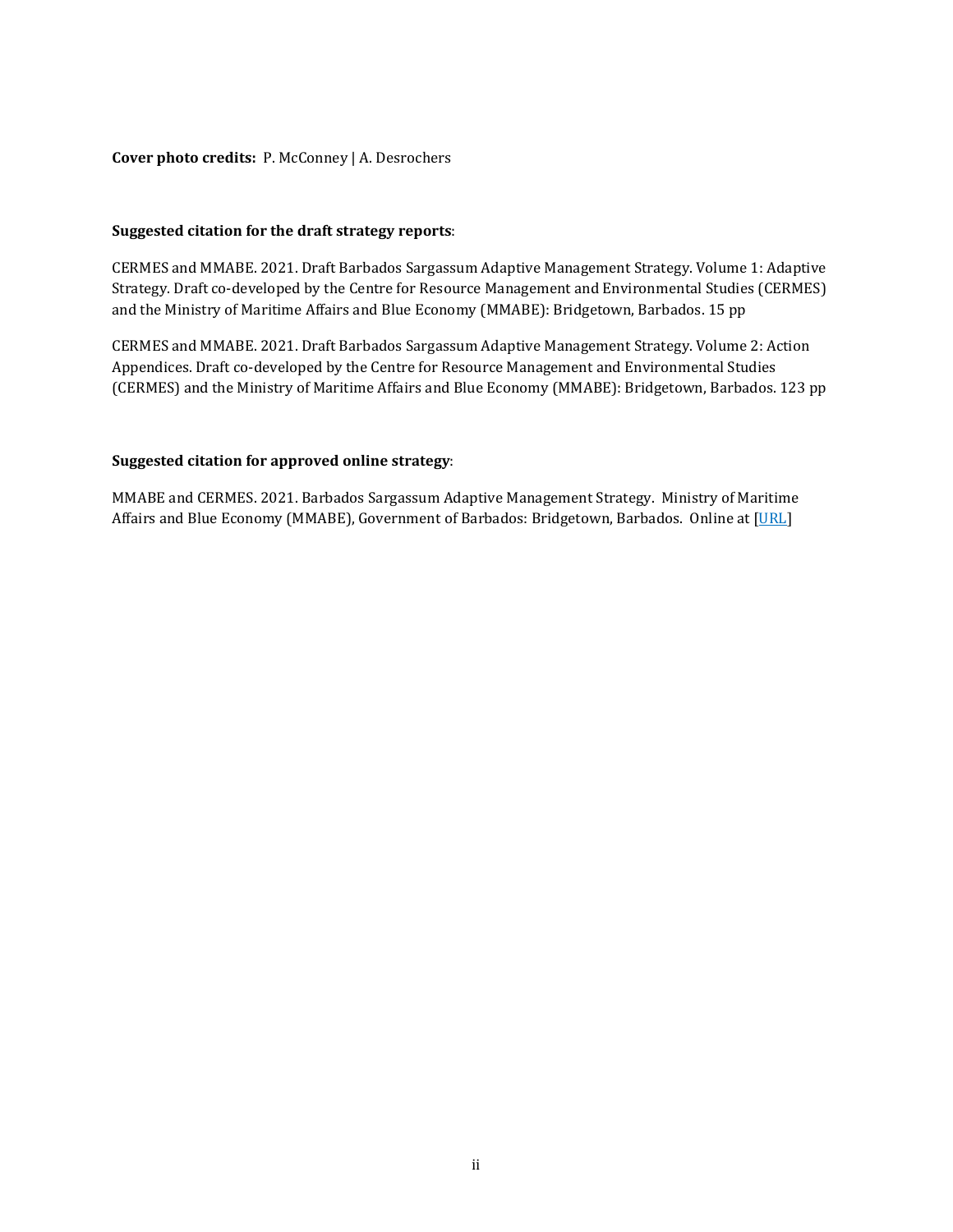#### <span id="page-3-0"></span>**SUMMARY**

Sargassum science, management and uses are all very dynamic. Information is soon outdated or contested. Typically, there is high uncertainty about what constitutes an undisputable fact. This Barbados Sargassum Adaptive Strategy (SAMS) treats the massive influxes of sargassum seaweed experienced in the Caribbean since 2011 as both hazards and opportunities. By setting out a framework for action based on resilience thinking and climate adaptation, it offers guidance to identified stakeholders in pre-influx, influx impact and post-impact phases of addressing sargassum comprehensively. The strategy should be converted into a dynamic website in which the many appendices are updated often, using new information and learning from monitoring and evaluation. The adaptive strategy (first volume) and action appendices (second volume) cover many aspects of sargassum marine science from open sea to shore, methods for responsible removal and use, financing, plus the roles and coordination of public sector, private sector and civil society actors at all stages and levels. Critical to the strategy are the appendices of site profiles that set out social and ecological characteristics, history of impacts and responses, vulnerabilities, opportunities and whatever other features are relevant to each site. The institutional arrangements for response have these site-level building blocks as their foundation, similar to community-based disaster management, while scaling up to national level to match the requirements of very massive influxes that call for major mobilisation. The frequently updated strategy fits within the intersectoral and multi-stakeholder scope of national adaptive management such as climate change adaptation, disaster risk management and blue economy initiatives. It is the exercise of collective responsibility and coordination of diverse actors that will determine SAMS success. Some aspects of this strategy must be completed for formal approval and authority according to the requirements of the key stakeholders in Barbados. Completion with formal approval will include the Ministry of Maritime Affairs and Blue Economy (MMABE) assuming full ownership of the Barbados SAMS such that it is continually updated and implemented as the strategy evolves, to build resilience regarding sargassum.

#### <span id="page-3-1"></span>**ACKNOWLEDGEMENTS**

This Barbados Sargassum Adaptive Strategy (SAMS) was prepared under a planning grant for "Co-developing a Sargassum Adaptive Management Strategy for Barbados". The planning grant was financed by the Global Environment Facility - Small Grants Programme (GEF-SGP) implemented by the United Nations Development Programme (UNDP) on behalf of the three GEF Implementing Agencies – UNDP, United Nations Environment Programme (UNEP) and the World Bank – and executed by the United Nations Office for Project Services (UNOPS). The planning grant was implemented by the University of the West Indies (UWI) Centre for Resource Management and Environmental Studies (CERMES) in partnership with the Ministry of Maritime Affairs and Blue Economy (MMABE) in Barbados as the primary beneficiary of the strategy as a deliverable.

However, responsibility for any errors, inaccuracies or omissions rests entirely with CERMES and not with any of the above-mentioned agencies which facilitated the work. The CERMES core team (Shelly-Ann Cox, Amina Desai, Carla Daniel and Patrick McConney) thanks colleagues and stakeholders in Barbados, too numerous to mention, for their invaluable observations and inputs. It is also fitting to thank the many other persons in the UWI, Barbados and Caribbean sargassum sphere of science and operations from whom we have drawn information and inspiration for the draft strategy. Special mention is made of the project on Climate Change Adaptation in the Eastern Caribbean Fisheries Sector (CC4FISH) of the Food and Agriculture Organization (FAO) which was highly influential in shaping the approach to the Barbados SAMS based on the similar work being implemented through CERMES under CC4FISH in four other Eastern Caribbean countries.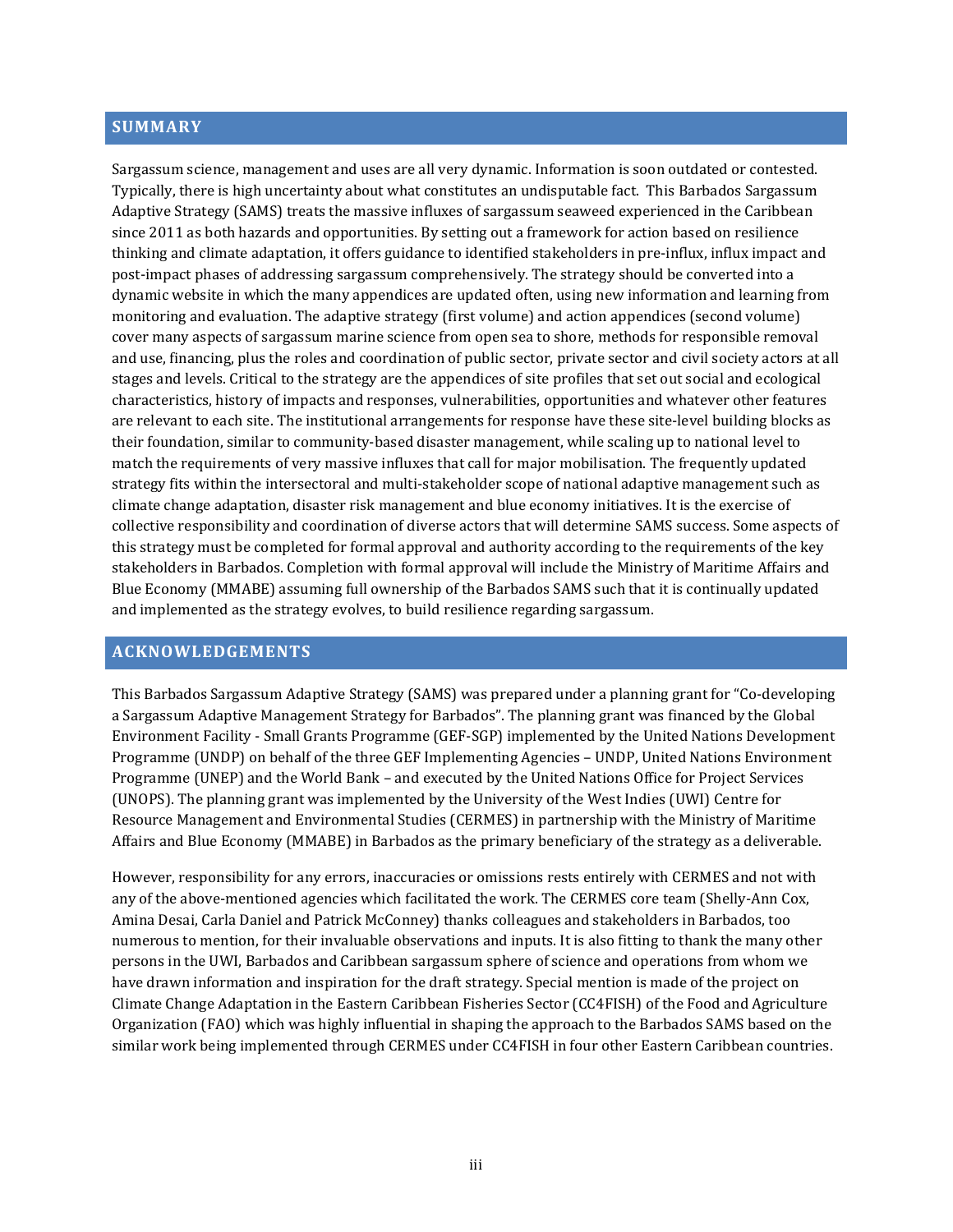## <span id="page-4-0"></span>**1 INTRODUCTION**

The planning project on *Co-developing a Sargassum Adaptive Management Strategy (SAMS) for Barbados* sought to assist the government and people of Barbados to become resilient to threats from influxes of sargassum seaweed, adaptively addressing the potential threats with environmentally responsible responses that, where possible, turn sargassum into an opportunity for sustainable development (social, economic, environmental). Whether sargassum is treated mostly as a threat or an opportunity depends on several factors in each specific situation such as exposure (e.g. quantity, location), sensitivity (e.g. biodiversity, human health) and adaptive capacity to respond (e.g. disposal, use as raw material). Reasons for why excesses of sargassum seaweed pose problems for many economic sectors, some ecosystems and human health are well known, but information is constantly changing, such that a very active approach to keeping up with good practices and uses is required.

The Barbados SAMS (or just SAMS) is the main deliverable of the planning grant. This introduction sets out the background, approach and arrangement of the SAMS. Readers familiar with sargassum management and resilience concepts may benefit from a refresher review of the adaptive strategy text (this volume) but focus more on the many appendices (separate volume) that support the action oriented SAMS.

#### <span id="page-4-1"></span>1.1 ENGAGING THE STRATEGY

To meet the challenge of on-going change, much of the knowledge on sargassum in this strategy is made available through references and links in appendices. SAMS users must be able to quickly find up-to-date resources on what they specifically need to know about sargassum, without wading through excess information. They can use the appendices to fill gaps in their knowledge sufficiently to take informed decisions and action. The SAMS should be integrated into the MMABE communication strategy to promote the benefits from its collective implementation and to support the blue economy [\(Figure 1\)](#page-4-2).

# **KEY BENEFITS FROM IMPLEMENTING STRATEGY**

- \* Reduction of the threats posed by the influxes of sargassum will have positive impacts on the social, ecological and built environment in Barbados.
- $\sigma_{\rm eff}^{\rm th}$ Increases in the opportunities to use sargassum in livelihoods and commercial enterprises should have positive impacts on the economy of Barbados.
- The strategy will provide the MMABE and other agencies with an adaptive  $\frac{1}{2}$ framework for building resilience while developing learning institutions.
- Field monitoring and management planning capacities enhanced by science. 榛

#### <span id="page-4-2"></span>**Figure 1. Benefits from implementing the SAMS are many at the societal level**

In order to meet the dynamic needs of sargassum management, it is highly recommended that the SAMS be converted into interactive web pages rather than be used primarily as a print or electronic document. A SAMS website should be addressed early in implementation. A commercial contract to manage the website is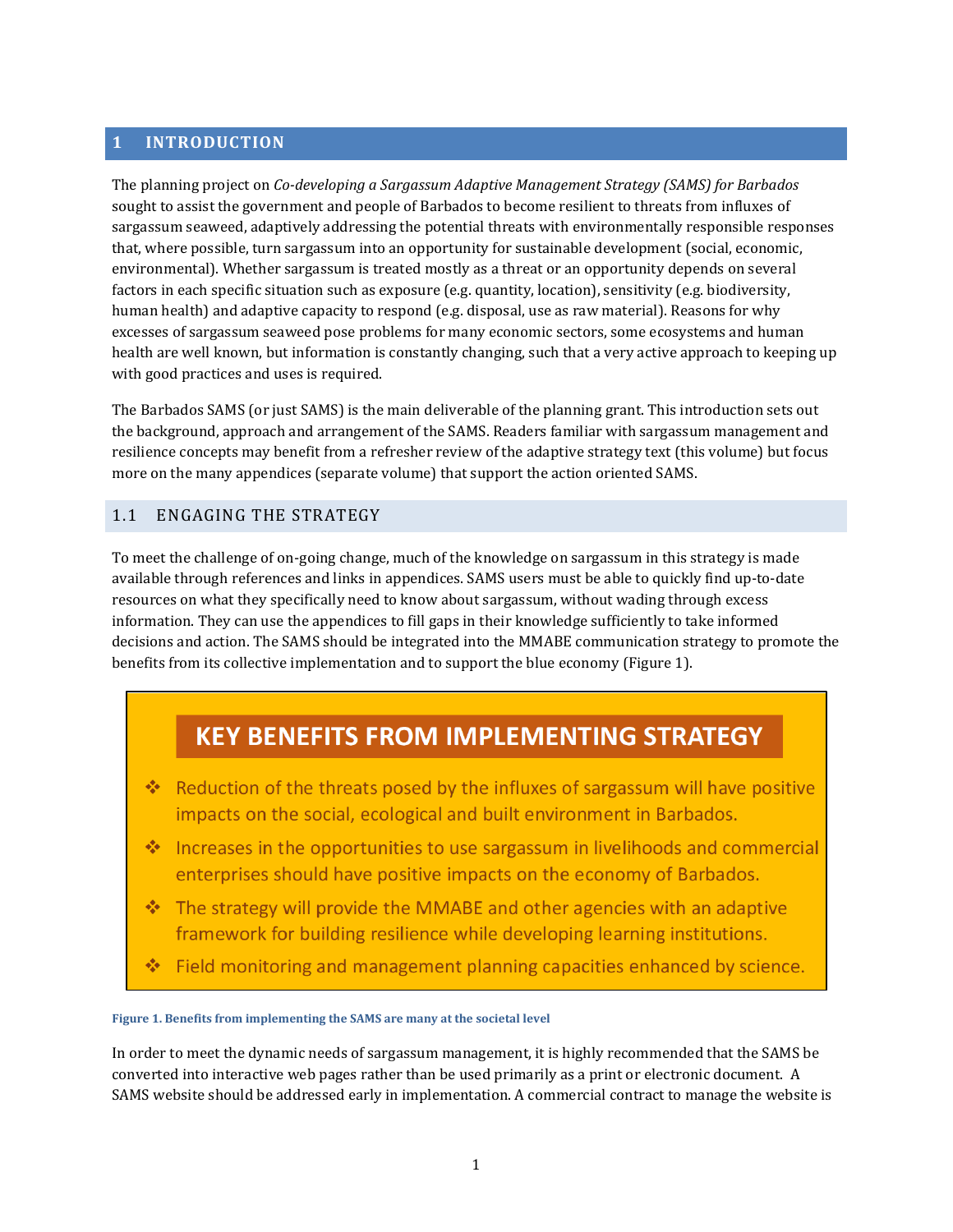preferable. If the SAMS content is put on web pages that are actively maintained, then there will be no need to re-issue a formal print or electronic document every few months as sargassum science and technology is expected to continue rapidly evolving over several years. Select web pages and downloads can be printed by users on demand. Updating could be largely self-organised by a contributing community of SAMS users with oversight and validation/verification of information coordinated by MMABE [\(Figure 2\)](#page-5-1).

# **SOME BENEFITS FROM USING A WEBSITE FORMAT FOR STRATEGY**

- Ease of keeping contents updated via links and extracted text (only where necessary)
- · Simple to share selected information via print, links, social media, audio-visual aids
- Accessibility features available to address literacy, visual and audio impairment, etc.
- Social networking to overcome internet access constraints builds community of action
- Cost-effective format for dissemination, while possible to restrict parts if necessary

#### <span id="page-5-1"></span>**Figure 2. A website format for the SAMS benefits all users, with social networking including those not formally using internet**

SAMS users are expected to span local to national levels of governance in society (including academia and the private sector as knowledge mobilisers) such that better informed decisions and action can be taken at the most appropriate and lowest institutional or geographic level practicable, but also for these to be easily scaled up to match sargassum response needs. This addresses scale mis-matches which cause ecosystembased action to be inefficient and ineffective. The SAMS cannot address all known or unforeseen circumstances. Hence social and institutional learning and adaptation are critical features for which adaptive capacity will need to be built in order to confer resilience.

Since the aim of the SAMS is primarily to frame and enable action planning, it is meant to be accessible and understandable by people in specialised agencies as well as the general public. Some technical terminology and features are necessary for the SAMS to be concise and practical. The appendices are useful for guiding what new knowledge and information they should seek via regular online updates. The strategy is guided by the presentations and discussions at the 20[1](#page-5-2)8 Second Sargassum Symposium<sup>1</sup> and many other knowledge resources including guiding concepts<sup>[2](#page-5-3)</sup> and management matters<sup>[3](#page-5-4)</sup> presented at the symposium, plus the adaptive approaches reviewed in the next subsection.

#### <span id="page-5-0"></span>1.2 REVIEW OF ADAPTIVE APPROACHES

j

The SAMS addresses sargassum influxes primarily as threats, but also as potential opportunities especially for livelihood innovation and entrepreneurship [\(Figure 3\)](#page-6-0). Both threats and opportunities must be addressed via inter-sectoral coordination and stakeholder collaboration [\(Figure 4\)](#page-6-1).

<span id="page-5-2"></span><sup>1</sup> <https://www.cavehill.uwi.edu/cermes/projects/sargassum/2018-symposium.aspx>

<span id="page-5-3"></span><sup>2</sup> [https://www.cavehill.uwi.edu/cermes/getdoc/3b827943-4010-4cdd-821b-](https://www.cavehill.uwi.edu/cermes/getdoc/3b827943-4010-4cdd-821b-ad53cb2ef4d2/2018_sargassum_symposium_presentation_pmcconney.aspx)

ad53cb2ef4d2/2018 sargassum symposium presentation pmcconney.aspx

<span id="page-5-4"></span><sup>3</sup> [https://www.cavehill.uwi.edu/cermes/getdoc/289a3541-5b80-4c22-9148-](https://www.cavehill.uwi.edu/cermes/getdoc/289a3541-5b80-4c22-9148-f7a160890a8b/2018_sargassum_symposium_presentation_ksabir.aspx)

f7a160890a8b/2018 sargassum symposium presentation ksabir.aspx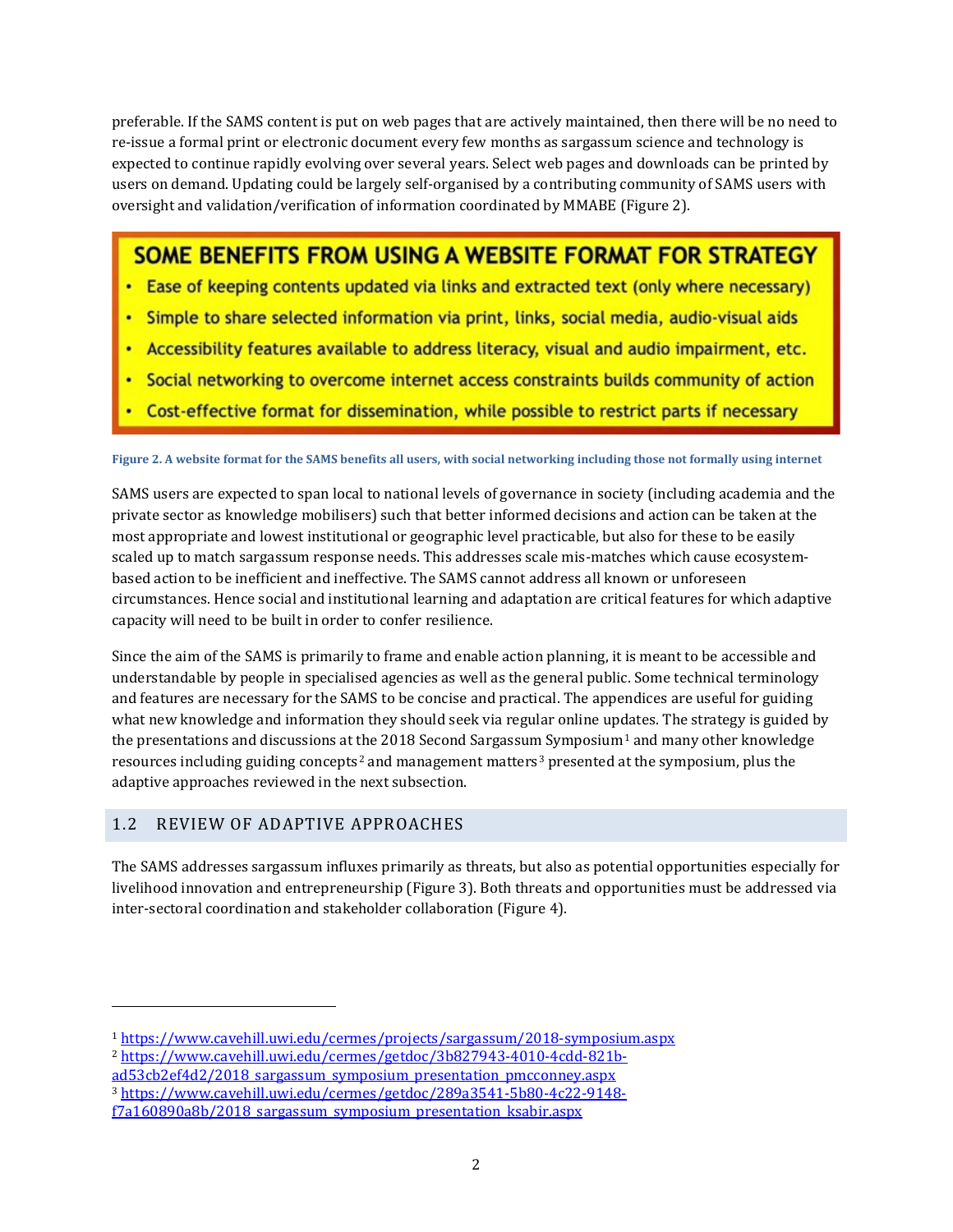

<span id="page-6-0"></span>

<span id="page-6-3"></span><span id="page-6-1"></span>

Key stakeholders [\(Figure 5\)](#page-6-2) differ by level of governance and location, but they must be identified in order to develop sound institutional arrangements. These arrangements must be considered when applying a disaster cycle [\(Figure 6\)](#page-6-3) approach to sargassum.



<span id="page-6-2"></span>Sargassum is not always a hazard, while its high frequency and extended duration of impact make it different from some other hazards. However, for threats, despite some limitations, most guidance from disaster risk management (DRM) is relevant. This includes the assessment of vulnerability and adaptive capacity; risk assessment; hazard monitoring; threat level decision-making; vulnerability mapping; community-based, but multi-level, management; and planned sequences of proactive and responsive interventions in a DRM cycle. Vulnerability is a function of exposure and sensitivity, modified by adaptive capacity that builds resilience [\(Figure 7\)](#page-7-0). Adaptation and maladaptation are respectively the good and bad outcomes of our actions to learn and intervene to change the environment and/or society. Several human dimensions interact in complex ways to determine all of the above components of vulnerability.

For opportunities, the appropriate guidance is less in scientific literature than in industrial engineering, commerce, marketing, knowledge mobilization etc. However, all of these need to be supported by scientific data and information (natural science, social science, interdisciplinary and transdisciplinary). At the 2018 Second Sargassum Symposium participants recognised the need to include opportunities and benefits along with threats, which both require cross-cutting management responses [\(Figure 8\)](#page-7-1). The key to proceeding systematically is through adaptive management [\(Figure 9\)](#page-7-2).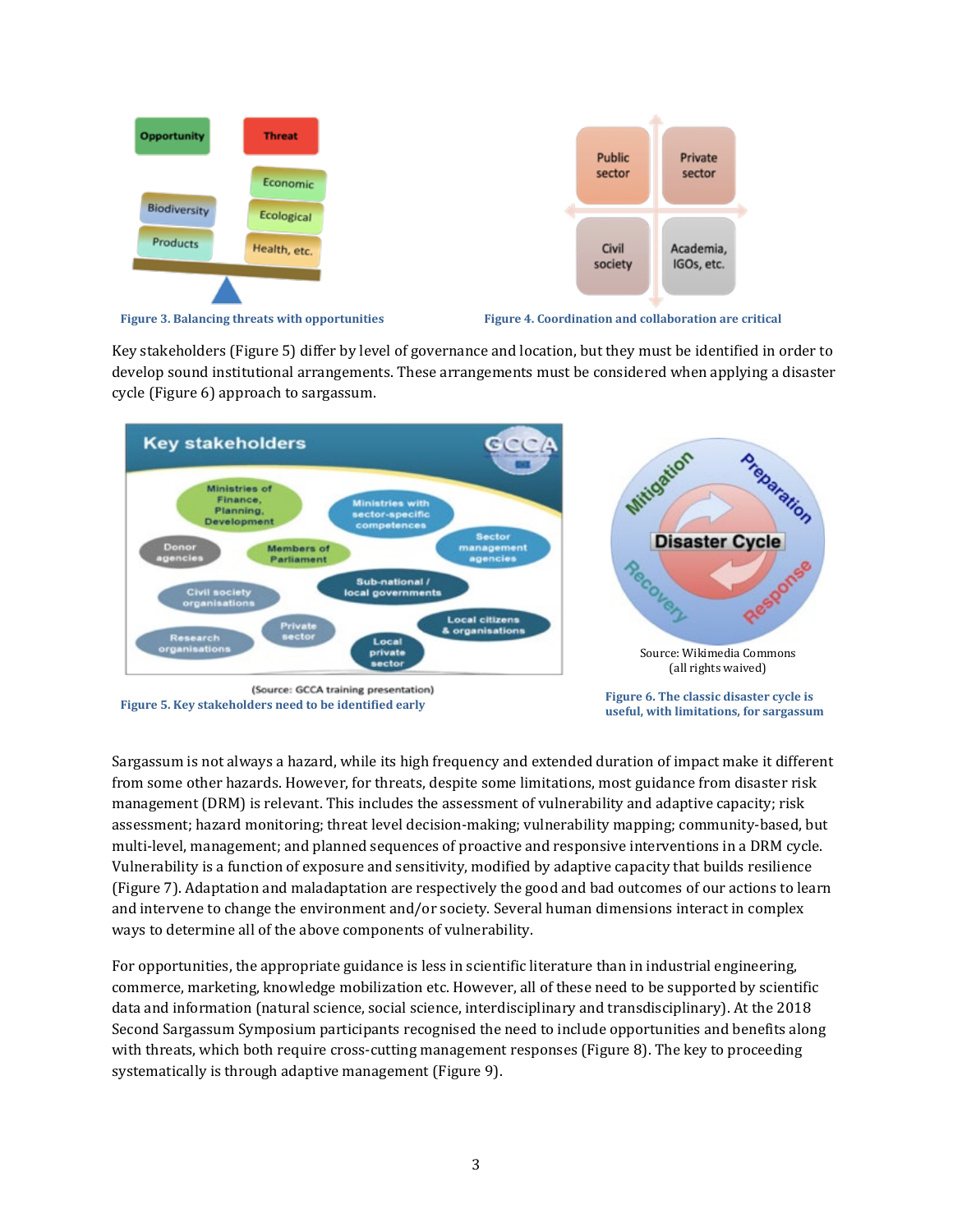

<span id="page-7-2"></span>(Source: Global Climate Change Alliance)

**Figure 7. A vulnerability perspective on threats includes building adaptive capacity and resilience**

<span id="page-7-0"></span>

<span id="page-7-1"></span>**Figure 8. Threats and benefits call for cross-cutting management actions**

Knowing these approaches (also from further reading) will facilitate better decision-making and adaptation compared to less informed perspectives. However, 'book knowledge' must be complemented by practical learning-by-doing … a cross-cutting theme in this plan. Better and more collaborative planning and adaptive capacity, particularly for innovation, is needed to build resilience against sargassum influxes [\(Figure 10\)](#page-8-2).

The reasons for repeatedly emphasising the above concepts throughout this plan is that short term, coping, reactive and uncoordinated responses to sargassum may have the appearance of being busy and productive, but in the medium to long term they may exhaust resources, do damage and erode stakeholder engagement without much real advancement. We must collaborate and adapt for the longer term, considering our intergenerational ecological and social responsibilities for stewardship. Appendix 1 has examples of other plans.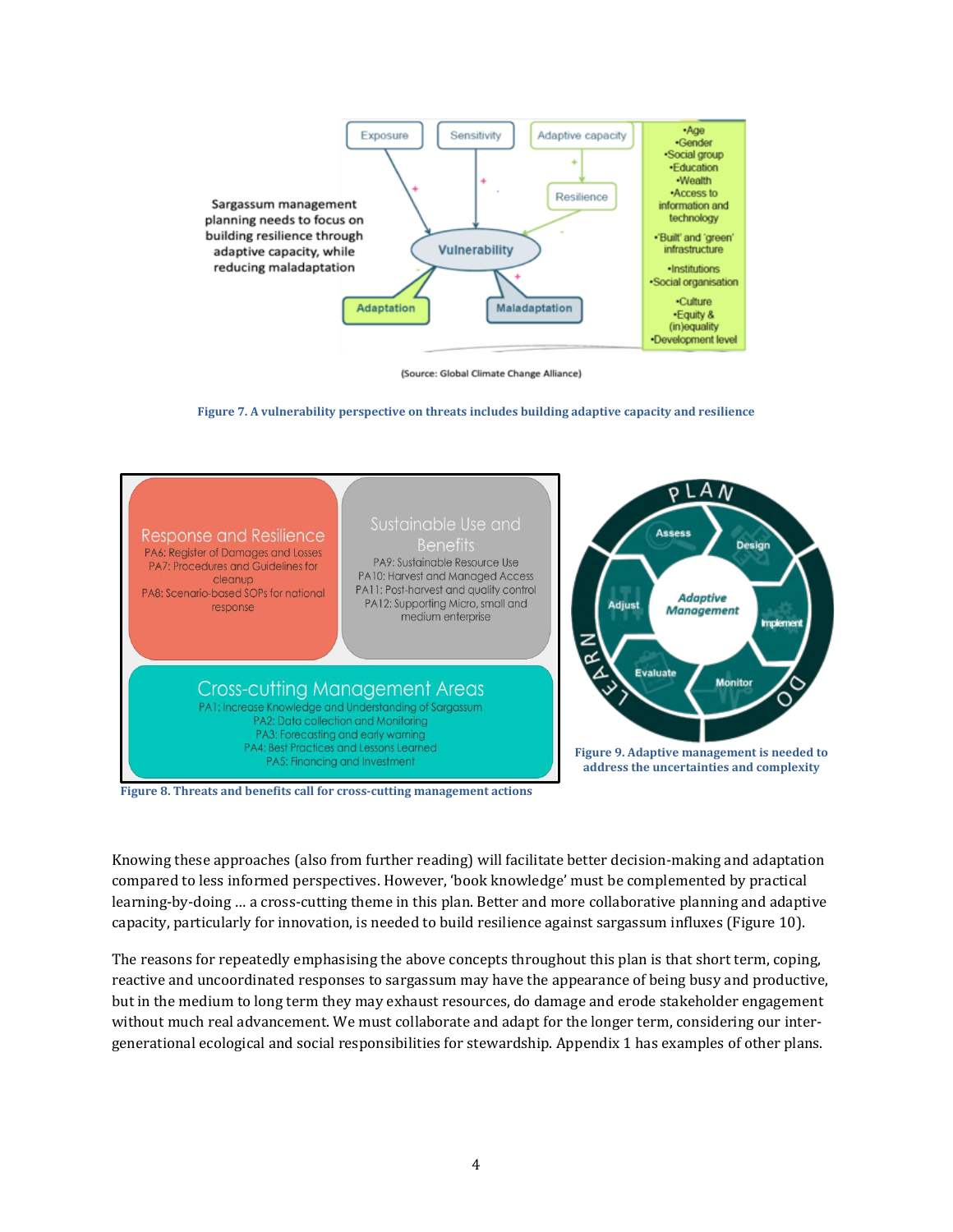# Collaborative planning and adaptive capacity for building resilience



**Figure 10. Building social-ecological system resilience is a long-term goal in addressing sargassum influxes**

#### <span id="page-8-2"></span><span id="page-8-0"></span>1.3 ARRANGEMENT OF SAMS

This SAMS is arranged in a layout similar to that used by the Caribbean Disaster Emergency Management Agency (CDEMA) for disaster response mechanisms. It sets out the SAMS purpose followed by some guiding principles. The scope of the SAMS and its authority come next to clarify what it does or does not cover. Institutional arrangements are followed by financial considerations. Then actions and operations are addressed in detail by the many appendices that also cover the prior sections. Although action appendices in Volume 2 are cited for reference, note that the content and order of all appendices are subject to change.

#### <span id="page-8-1"></span>**2 PURPOSE AND PRINCIPLES**

The purpose of this strategy is primarily to assist the government and people of Barbados to be resilient to threats from influxes of sargassum seaweed, turning the potential threats where possible into adaptive opportunities for sustainable development (social, economic, environmental).

The SAMS is based on guiding principles to inform users and others updating the SAMS on what to aim for:

- Using integrated, participatory, good practices such as ecosystem-based approaches, climate change adaptation, disaster risk management, sustainable and blue economic development, etc.
- Complying with all applicable global, regional, sub-regional and national agreements, policies and similar instruments of policy guidance whether binding or non-binding
- Establishing formal and informal arrangements for good and effective governance with strong links from local to national level in order to scale up and down responsive action
- Providing an enabling environment for local level networks, self-organisation, livelihood opportunities, socio-economic community development and building adaptive capacity
- Ensuring that sometimes necessary coping strategies do not unduly constrain the longer-term adaptive strategies necessary to maintain resilient social-ecological systems

Although extensive lists of guiding principles may be drawn from various instruments, the list for action will be kept short and high-level. Elaboration of principles can be pursued in the references and other documents.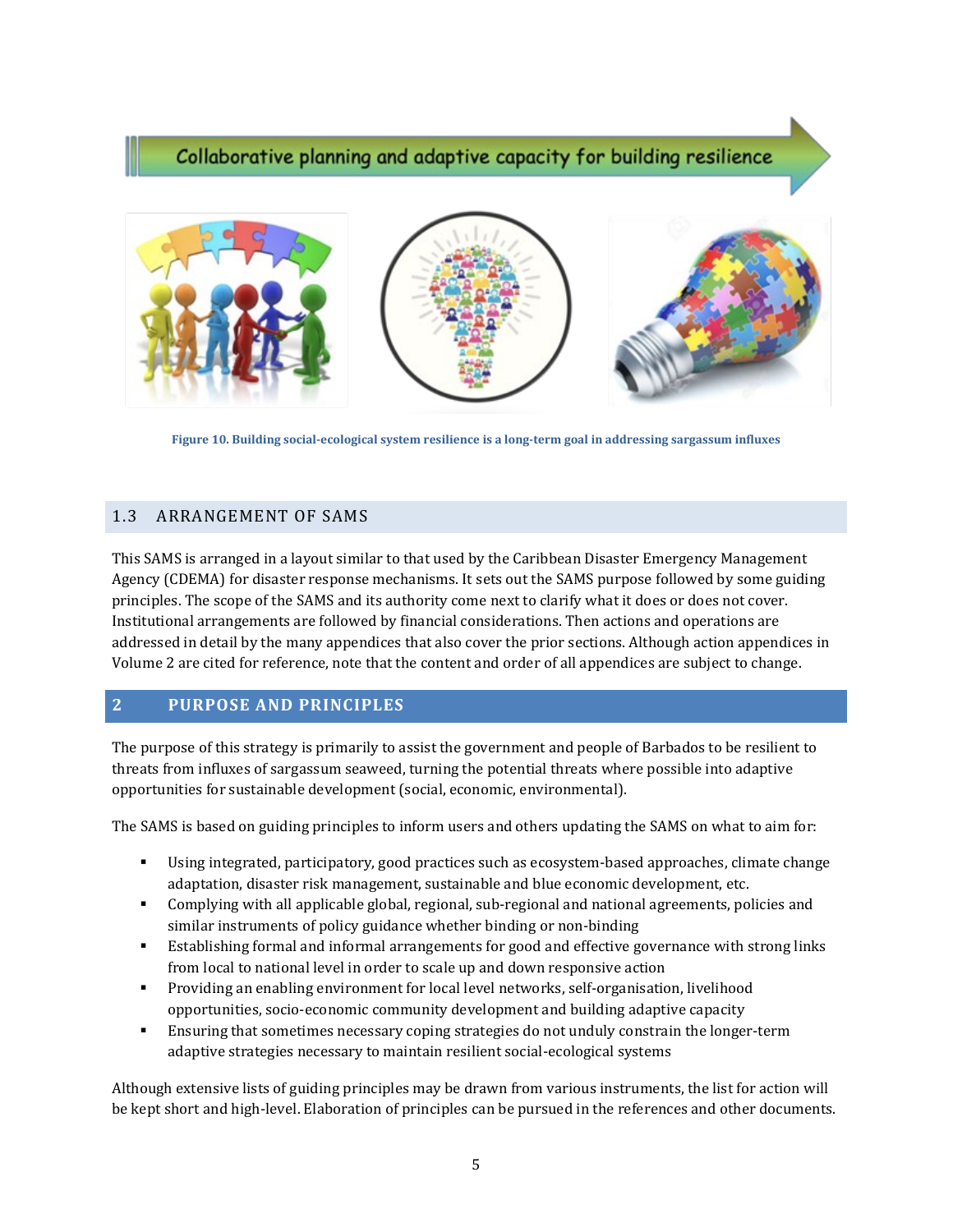## <span id="page-9-0"></span>**3 SCOPE**

The MMABE will articulate and revise the scope of the SAMS from time to time as part of its communications. It will aim for expectations that are realistic and limitations that are acceptable. Some examples follow.

#### <span id="page-9-1"></span>3.1 EXPECTATIONS

Incorporating the preceding guiding principles, the governance scope of the strategy is from the local to national level with weaker links to sub-regional and regional levels. It encompasses all state and non-state actors in Barbados whether formally considered stakeholders or not. Unless it is given legal or administrative authority the strategy is for guidance only and is hence non-binding regarding both threats and opportunities. The public may expect "the government" to handle sargassum without their involvement, or for "their beach" to be cleaned of sargassum regardless of the severity of stranding or its location. Entrepreneurs may expect major funding and technical assistance for sargassum uses. These and other expectations are not realistic. They should not be allowed to develop or persist as this distorts the information for decisions and action. Instead, the MMABE communications campaign will foster confidence in multi-stakeholder partnership that includes non-state actors by raising awareness about potential opportunities and correctly prioritises sargassum management action based on agreed criteria.

#### <span id="page-9-2"></span>3.2 LIMITATIONS

As a framework for planning, the strategy is not prescriptive. Instead, it guides good practices and no-regrets high-level action with the aim of having these updated through testing, monitoring, evaluating, learning and adapting. It cannot guide all good practices or anticipate the most appropriate practices for every eventuality. Site and situation-specific action will improve from learning-by-doing, good monitoring and evaluation, and with frequent updating of knowledge in electronic format, also incorporating user contributions and local knowledge. It is important for actors to be aware of the adaptive design of the strategy so that changing content as implementation proceeds is appreciated as a desirable feature of adaptation to which users can contribute, rather than perceive a deficiency. The SAMS requires managing expectations and limitations with attention to transparency and accountability in decision-making and action which may not be equal for all.

#### <span id="page-9-3"></span>**4 AUTHORITY**

This SAMS derives its authority from key policy documents and laws, but it will also receive direct high-level endorsement via the MMABE. Due to the complexity of sargassum threats and opportunities, the strategy cuts across several sectoral policies, plans and laws (e.g. coasts, tourism, fisheries, energy, manufacturing, etc.) in the blue economy that integrate ecosystem-based and participatory approaches. Some of the most relevant legal and administrative documents at this time are listed in Appendix 2. This list must be regularly updated to maintain coherence as they change. There need not be legislation specifically for sargassum, but it must be clear what pieces of legislation are relevant. Ideally, extracts and explanations should be combined into a new communication product suitable for all actors (state and non-state) and types of response (hazard and use).

#### <span id="page-9-4"></span>**5 INSTITUTIONAL ARRANGEMENTS**

The SAMS must engage the public in good and effective governance for multi-level action and updating. The institutional, geographic, jurisdictional and ecological scales of decisions should match sargassum threats and opportunities to the extent possible. The institutional arrangements should be comprehensive but agile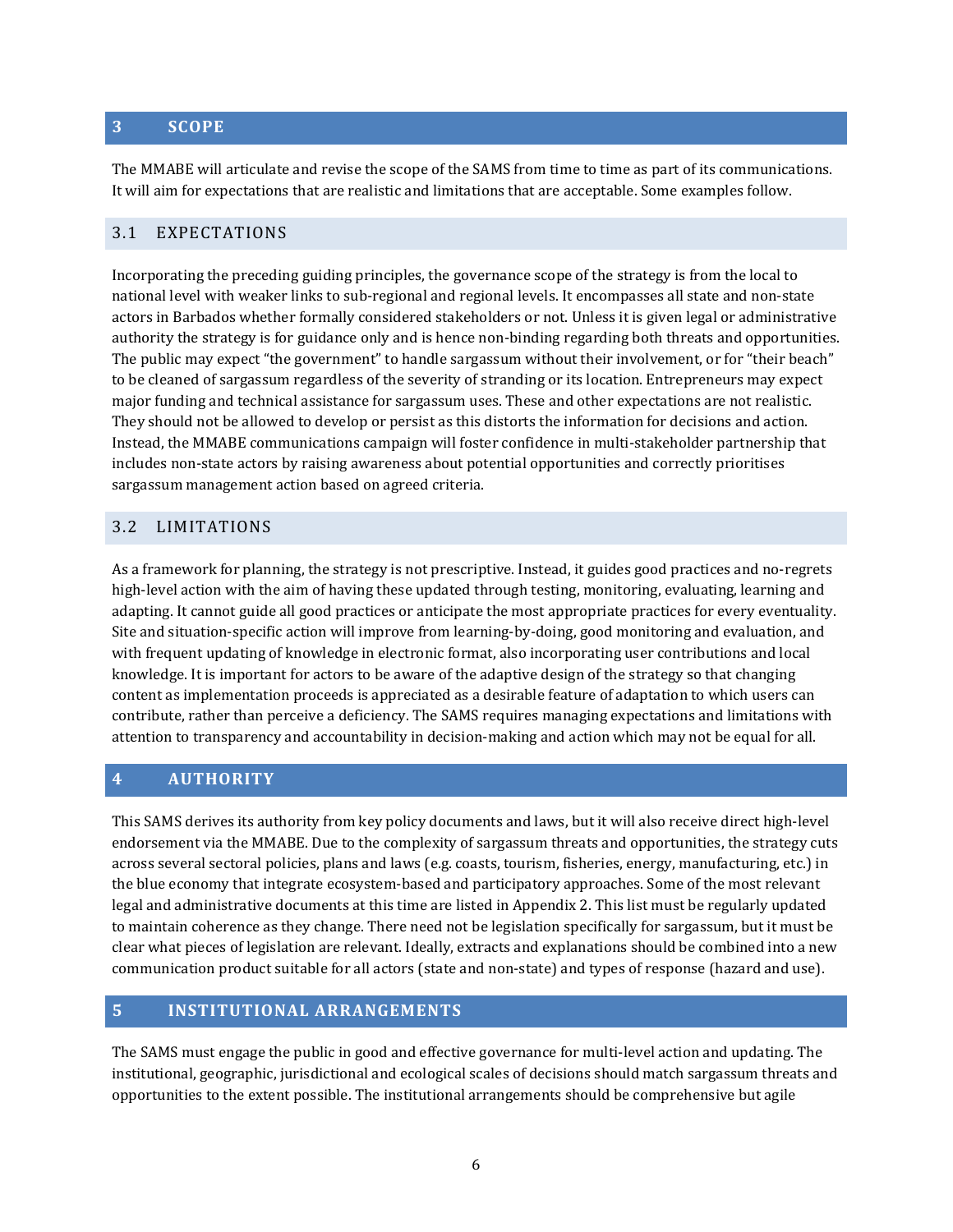enough to take quick and informed authoritative decisions and delegate actions as necessary at the most appropriate level from national to local. This will be challenging. Adaptive approaches to governance will be needed to change institutional arrangements for sargassum, after sufficient evaluation and learning, until they fit. Such changes are not system failures. Very frequent adjustment or abandonment without sufficient learning is unproductive. A large pool of committed stakeholders can be sampled and reconfigured into *ad hoc* task forces or working groups to meet situation-specific demands without becoming cumbersome or mired in administrative bureaucracy. A suggested large pool is in the box below extracted from Appendix 3.

#### **1) MINISTRY OF MARITIME AFFAIRS AND THE BLUE ECONOMY (LEAD AGENCY FOR SAMS)**

- a) Core technical administrative staff … officers responsible for sargassum management
- b) Coastal Zone Management Unit … scientific-technical input from ocean to shore, MSP
- c) Fisheries Division … scientific-technical input, fishing industry engagement in all phases

#### **2) MINISTRY OF ENVIRONMENT AND NATIONAL BEAUTIFICATION**

- a) Core technical administrative staff … officers for overall environment, links to tourism
- b) National Conservation Commission … prioritized coastal clean-up, disposal, some uses
- c) Environmental Protection Department … all environmental impacts, uses, link to health

#### **3) MINISTRY OF SMALL BUSINESS, ENTREPRENEURSHIP AND COMMERCE**

- a) Core technical administrative staff … officers assist conditions enabling growth in uses
- b) Small Business Development Unit … support diverse, informed, financed, sustained use
- c) The Co-operatives Department … promote collectives for small enterprise use benefits

#### **4) OTHER STATE, PRIVATE SECTOR, CIVIL SOCIETY AND ACADEMIC ACTORS**

- a) Barbados Defence Force, private equipment and transport companies
- b) University, polytechnic, community college, secondary school actors
- c) Tourism, agriculture, energy, manufacturing, etc. commercial groups
- d) Health, communication, science, innovation, etc. supporting groups
- e) Youth, gender, wellness, social protection, etc. special interest groups

#### **5) EXTERNAL PARTNERS AND INTERESTS**

j

- a) International and regional technical assistance organisations (e.g. FAO)
- b) International and regional financial institutions (e.g. CDB, grant sources)
- c) International and regional investors and networks (e.g. SARGNET, NOAA)

The sargassum committee previously created by MMABE for decision coordination can be improved. It was not optimally utilised as the national focus was on emergency beach clean-up by the Barbados Defence Force (BDF) and National Conservation Commission (NCC) with some involvement of the Fisheries Division and private sector. As the agencies had a very specific mandate, readily implemented once labour and equipment were available, use of the committee was minimal. However, participants concluded that better coordination, by the committee, making a wider range of more informed decisions with authority, was worthy of pursuit. For example, the acquisition of beach and nearshore sargassum equipment with limited use and versatility could have been avoided or factored into a strategy that acknowledged limitations and offered alternatives.

There should be a single lead agency that is authoritative (MMABE) while others collaborate. A multi-level institutional arrangement, worth testing and learning from, is for sargassum to be under a national intersectoral coordination mechanism  $(NIC)^4$  $(NIC)^4$  led by the MMABE with additional sargassum expertise and technical-scientific capacity recruited as needed. More stakeholders and skills would be drawn from other

<span id="page-10-0"></span><sup>4</sup> Compton, S., P. McConney, I. Monnereau, B. Simmons and R. Mahon. 2020. Good practice guidelines for successful National Intersectoral Coordination Mechanisms (NICs): Second Edition. Report for the UNDP/GEF CLME+ Project (2015-2020). Centre for Resource Management and Environmental Studies, The University of the West Indies, Cave Hill Campus, Barbados. CERMES Technical Report. No. 88 2<sup>nd</sup> edition. 21pp.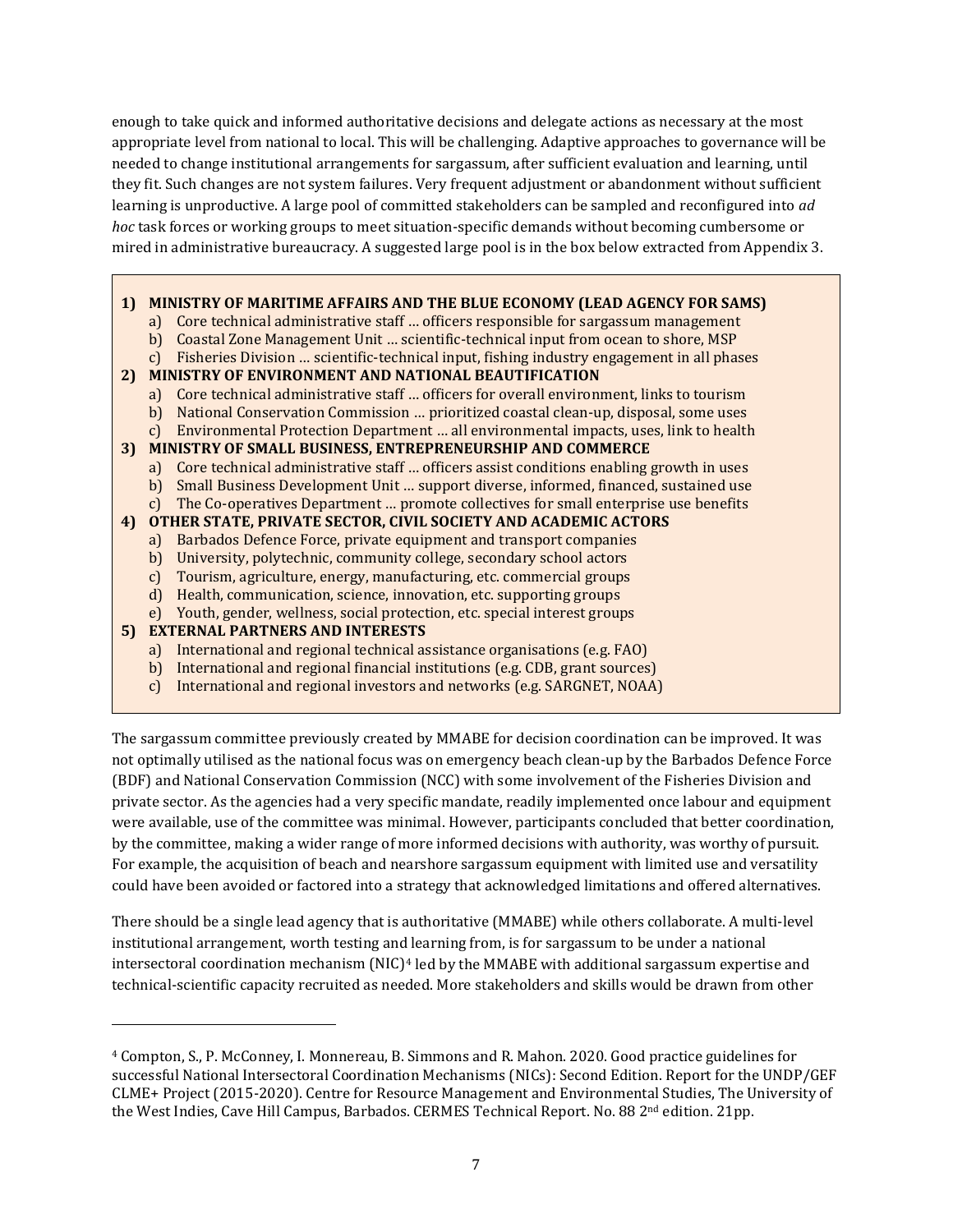public sector agencies, civil society and commercial interests in key sectors such as tourism and fisheries. It would be preferable for the new SAMS committee to be composed of members from sectoral bodies rather than be entirely new. This should assist in more effective networking that also helps to enhance efficiency. Another critical institutional design feature is to have good linkages from local coastal site to national level by dividing the country into zones by clustering the areas with similar sargassum stranding risks to the extent feasible. Several appendices set out various institutional options and operational alternatives to be tested, monitored and evaluated for adaptation. Successes must be valued. For example, the operating procedures used for prioritised sargassum hazard management since 2018 [\(Figure 11\)](#page-11-1) seem to be working fairly well according to the agencies involved, although still subject to improvement through their adaptive learning.



<span id="page-11-1"></span>**Figure 11. Existing standard operating procedures enacted by the MMABE based on the severity of the influx event (Compiled and verified by sargassum leaders at MMABE, NCC and Fisheries Division)**

#### <span id="page-11-0"></span>**6 MONETARY MATTERS**

Monitoring and measuring sargassum; mobilising knowledge to inform others; and responding to influxes by nearshore harvesting, beach clean-ups and other means all have costs e.g. salaries and wages, equipment, etc. There are also costs to taking no action e.g. loss of earnings, public health risks, biodiversity loss, etc. Some of these costs are direct and borne by clearly identified actors e.g. affected businesses, coastal residents and users, etc. Others are indirect social costs borne by society at large or in-kind costs shared by a number of actors each contributing a little e.g. via community organisation and researcher volunteer time. Some data on beach clean-ups with which to compute costs has been collected by the BDF and NCC in particular. Economic sector costs, particularly in fisheries and tourism, are also being documented through academic research. All of these will need attention regarding cost management as data collection is not yet sufficiently systematic, and the data are not yet processed into information for monitoring, evaluation, learning and adaptation.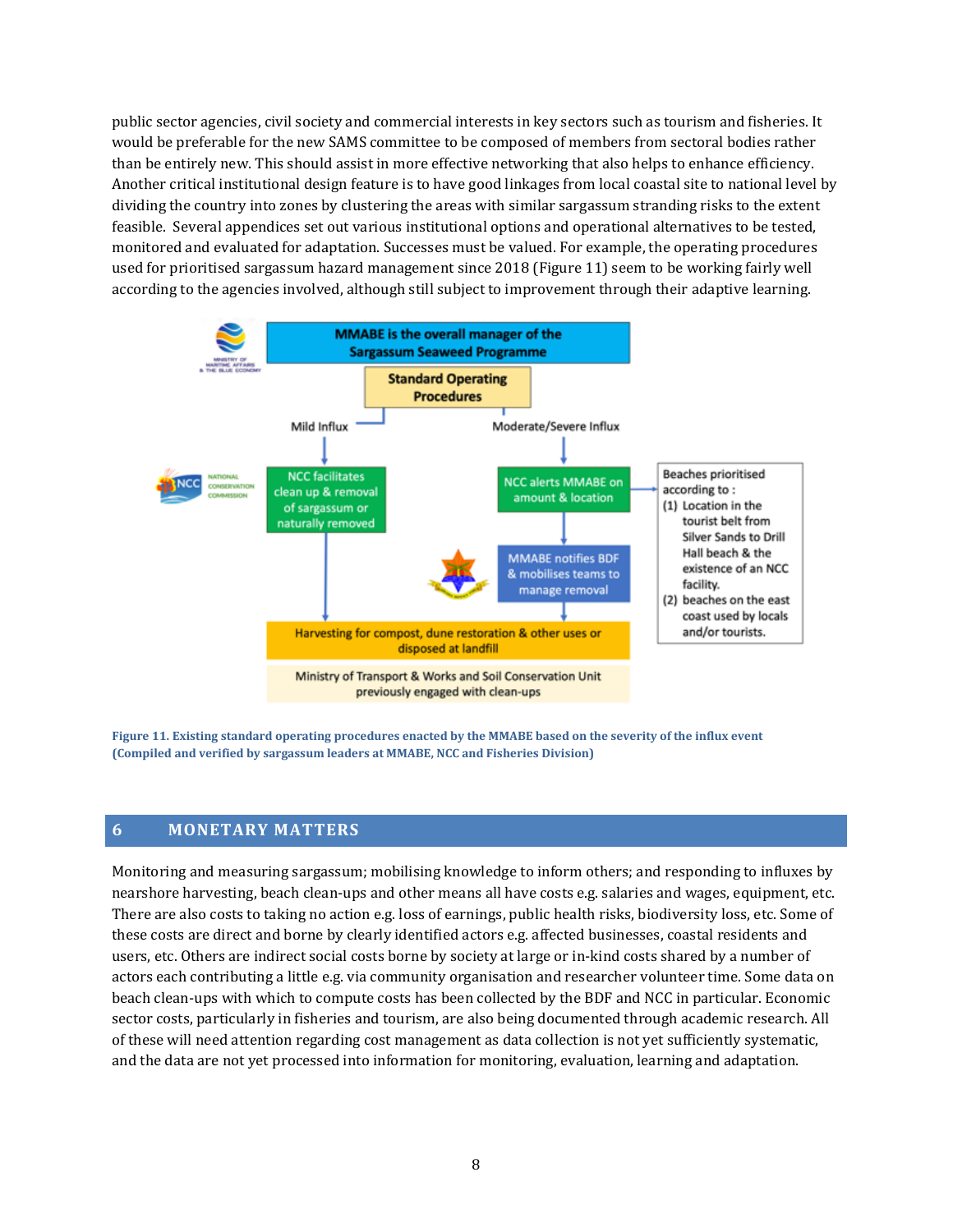Cost-offsetting opportunities for income generation by new sargassum-based industries must be relentlessly pursued. Sargassum use in plant fertiliser products and cosmetics is becoming established, but these are not enough to either absorb huge influxes or to spread the socio-economic benefits of sargassum through diverse enterprises. Regionally, many new productive uses of sargassum are not as yet appropriately regularised with regard to product safety standards, with potential health consequences being a concern. A recent sargassum 'Uses Guide'[5](#page-12-1) [\(Figure 12\)](#page-12-0) contains information on innovation and many opportunities for budding sargassum entrepreneurs, of which there are several emerging in Barbados among both young women and young men. A persistent issue is the scarcity of grants, low-interest loans, venture capital and equity investment for small to micro-enterprise development which also needs to be informed by scientific research to make good decisions. For example, the uses guide cautions that sargassum for food chain and food handling products may need to be declared safe from heavy metals and harmful chemicals prior to and during commercialisation. These costs are not trivial, whether public or private, and financial institutions will require guidance on addressing them.



<span id="page-12-0"></span>

j

MMABE aims for the removal of large amounts of seaweed to be economically viable through local use while distributing the profits across more firms linked to the blue economy. Information on earnings, or sargassum benefits more generally, is scarce especially at national and sub-national levels, but include the value of living marine resource biodiversity associated with sargassum rafts in the exclusive economic zone (EEZ) as well as ecosystem benefits ashore. Such benefits require more measurement and monitoring in applied research as a part of the SAMS concerned with sustainable financing, especially for blue ventures with green accounting.

It is beyond the scope of this planning grant to provide more detailed recommendations on the economic and financial aspects of sargassum except to stress that the data and information for assessment must be included in the monitoring at all levels, especially to guide appropriate state and private sector spending, now seen

<span id="page-12-1"></span><sup>5</sup> Desrochers, A., S-A. Cox, H.A. Oxenford and B. van Tussenbroek. 2020. Sargassum uses guide: a resource for Caribbean researchers, entrepreneurs and policy makers. Report funded by and prepared for the Climate Change Adaptation in the Eastern Caribbean Fisheries Sector (CC4FISH) Project of the Food and Agriculture Organization (FAO). Centre for Resource Management and Environmental Studies (CERMES), University of the West Indies, Cave Hill Campus. Bridgetown: Barbados. CERMES Technical Report No 97. 172 pp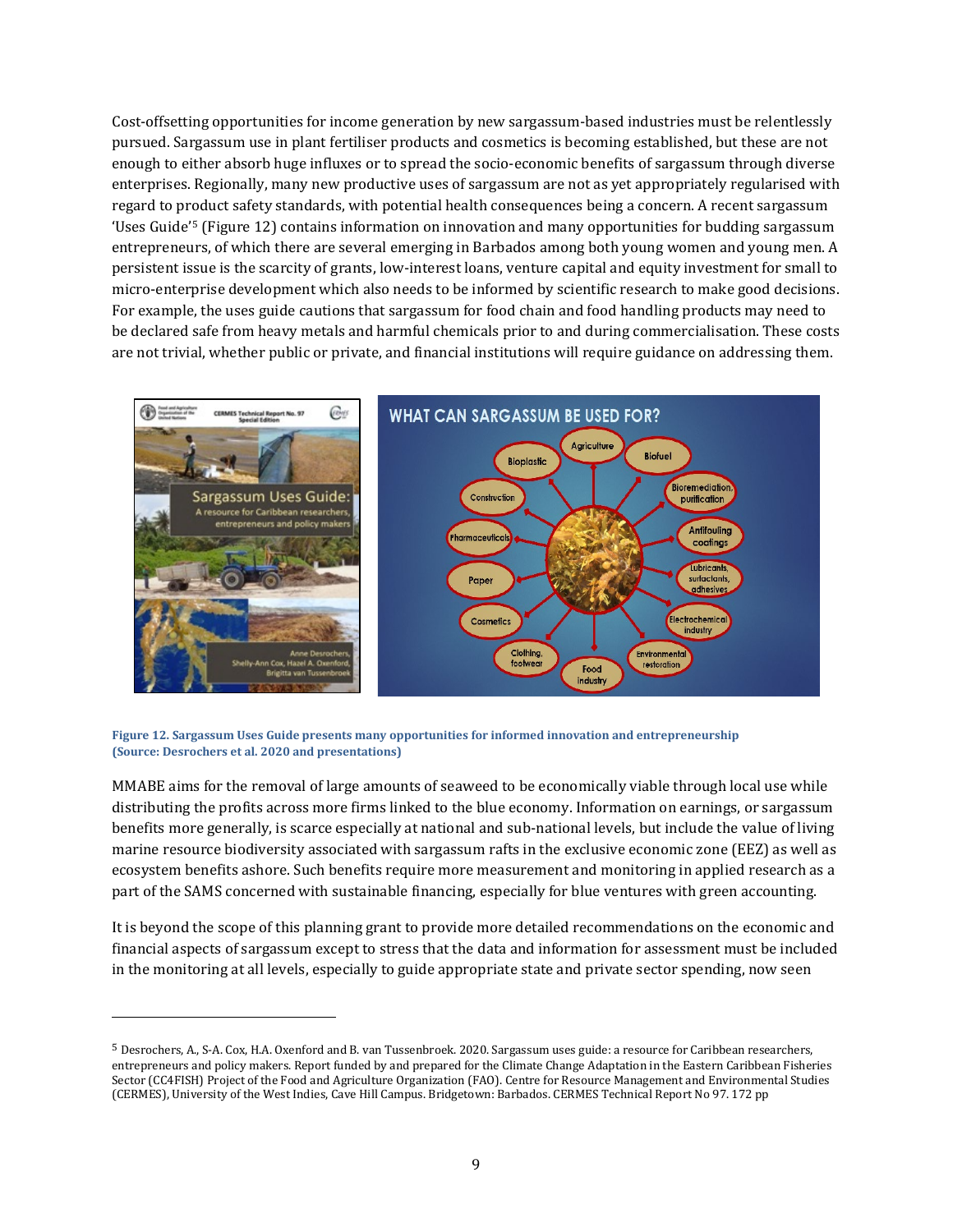more in the context of blue economic development. Appendix 4 contains extracts from sources that should be useful in ensuring these aspects are not overlooked in the learning. The authority to direct public spending must be clearly set out for adaptive management such as the actions and operations in the next section.

## <span id="page-13-0"></span>**7 ACTIONS AND OPERATIONS**

This adaptive (preferably web-based) strategy places emphasis on being regularly updated. Separate sources of information can be combined as needed to be fit for the purpose at hand in any place or situation. For these reasons this section is short. Details are in Appendices 5 to 10, the need for which is mainly based on their utility. An overload of information is as counterproductive as too little, especially if the skills, time and criteria for sorting information are limited among the expected SAMS users.

In this section we summarise the strategy into three phases: pre-influx, influx impact and post-influx, but the classic disaster cycle does not apply fully to sargassum. Influxes can be prolonged and persistent such that they overlap in time and space rather than be distinct events. Here an 'influx' refers to the arrival of large amounts of fresh sargassum. 'Pre-influx' and 'post-influx' may both feature persistent or degraded sargassum. We use 'stranding' for sargassum that has washed ashore, but some authors use beaching or landing instead. 'Mats' or 'rafts' refer to free-floating masses of sargassum. A glossary of these and more specialized terms will evolve as another appendix to standardise use of terms. This is especially important for consistent protocols.

Influx uncertainties demand planned action. Sargassum uncertainties include event timing, location, landfall, amount, composition, impacts, responses and learning. The last is critical for reducing some uncertainties but, similar to climate change and variability, the limited options for mitigation argue for higher national priority being given to successful adaptation strategies rather than to prediction which will be obtained from science<sup>6</sup>.

#### <span id="page-13-1"></span>7.1 PRE-INFLUX

Similar to some other poorly predictable natural hazards there needs to be an almost constant state of readiness and rapid adaptive response for sargassum. Critical components, with appendices, include:

- Monitoring sargassum accumulations and oceanic tracks from far offshore into the EEZ via remote sensing and early warning systems
- Receiving, perusing and sharing information from the Eastern Caribbean sargassum outlook bulletin and other web and email sargassum services including discussion groups
- Subscribing to news alerts and website RSS feeds that tag and share sargassum articles and stories
- Ensuring that guidelines covering sargassum adaptation, clean-up responses, uses for manufacturing and so on are disseminated to and easily accessible by all
- Establishing a sargassum phone hotline, using existing social media sites and other means for anyone to share information on sargassum throughout the disaster cycle

j

<span id="page-13-2"></span><sup>6</sup> Sub-regional Sargassum Outlook Bulletin

https://www.cavehill.uwi.edu/cermes/projects/sargassum/outlook-bulletin.aspx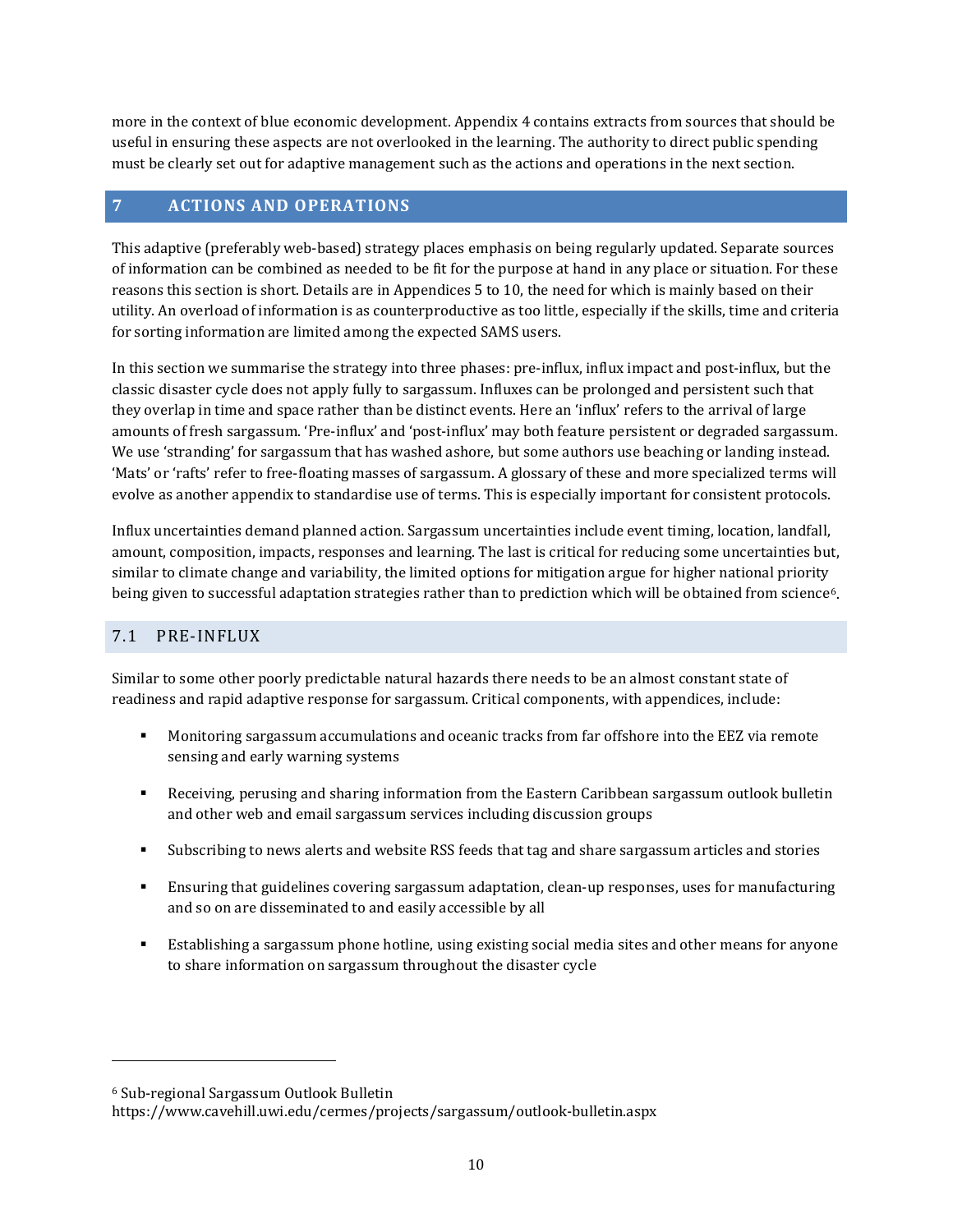- Conducting vulnerability and capacity assessments (VCAs), hazard mapping and the like at all sites at medium to high risk of influx impacts and keep the information at hand
- Ensuring, where insurance is available as a mitigation measure, that premiums are paid up and that the coverage is adequate to cover loss and damage
- Checking that industries and enterprises (household to commercial) that customarily use or want to invest in sargassum as an input are tied into the preparedness and response systems to ensure efficient and effective production processes are on standby
- Identifying routes, areas and people where removal and inland storage of sargassum is likely, so that means of transportation, receiving areas and nearby residents are ready
- **•** Determining trigger points, field protocols, record-keeping and other aspects of the system response that are most critical for consistency and have procedures for each
- Checking that the entire multi-level set of response mechanisms are working adequately, but do not rely entirely on self-assessment, include verification
- Testing, at least quarterly, these mechanisms via a forum or a simulation so as to reinforce readiness and maintain open communication

The list of pre-influx actions and operations can be extensive, but it is expected that readiness will be relaxed when there is no imminent threat. The lead agency (MMABE unless delegated) is responsible for ensuring that readiness can be rapidly ramped up to the appropriate level and scale in a reasonable time.

There are financial and other costs of maintaining readiness. However, if sargassum is integrated into the national to local level multi-hazard early warning systems and responses for hurricane, tsunami, earthquake and other rapid onset events, then sustainability is more likely. The Department of Emergency Management (DEM) is a critical actor to advise on hazard planning, early warning and responses.

Massive influxes of sargassum are often preceded by smaller strandings. The pre-influx phase practically ends when 'no action' is no longer an option. But it is much better to have site-specific action triggers, or indicators, agreed upon beforehand based on the site profile hazard and vulnerability monitoring in order to brace for impact.

#### <span id="page-14-0"></span>7.2 INFLUX IMPACT

Although shipping, nautical tourism and pelagic fisheries may experience sargassum impacts far offshore, in areas beyond national jurisdiction (ABNJ or high seas), the geographic areas and distances used to legally define spaces of national influx impact should align with national instruments for fisheries and/or coastal management if practical. These are measured in water depth or distance seaward from an agreed shoreline benchmark. For sargassum, distance should be more suitable for public communication purposes, and the following areas with fuzzy boundaries can be considered:

- Coastal: from high water mark on beaches or cliffs to the surf zone
- Nearshore: from the coastal boundary to around one km seaward
- Offshore: from the nearshore boundary to around 20 km (12 miles) seaward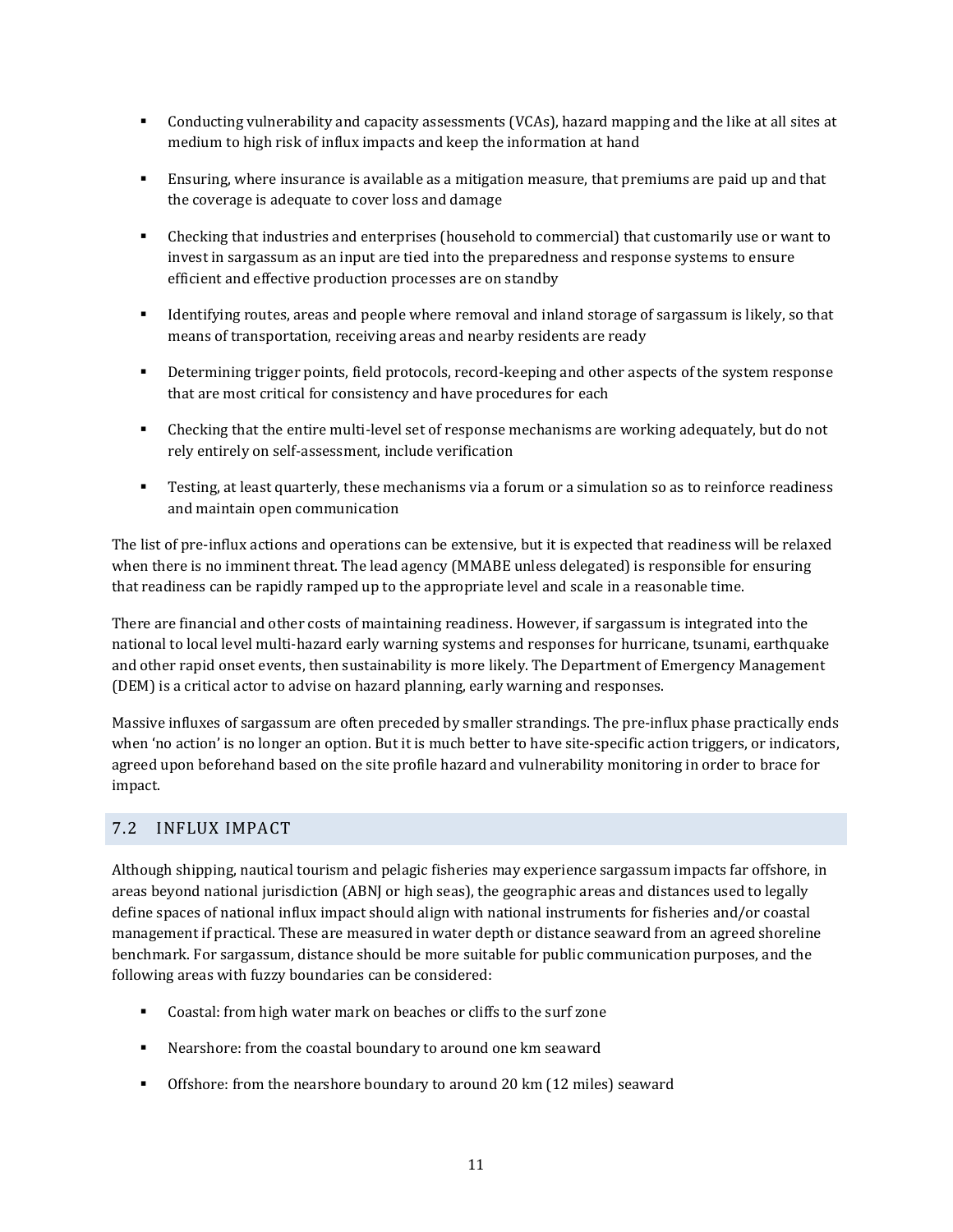Validating the above categorisation with marine users is important since, just as one needs to consider impact and response sequences over time, one also has to consider sequences over space. In fisheries, for example, offshore influx impact concerns may focus on fishing, but nearshore concerns may be about putting the boat to sea, while on the coast concerns are about health impacts from degrading heaps of sargassum. Similarly, the responses coming landward may be about gear technology, disentangling propellers and responsibly removing a beach stranding respectively. See Appendices 8 and 9 for these and additional considerations.

Impacts and responses have different costs and characteristics by location. All must be planned for as there will be differences due to the size of the sargassum influx (e.g. minor, moderate, massive influx). Appendix 9 provides guidance for responses depending on the volume of sargassum, but this guidance varies by the characteristics of the location. Evidence based, not arbitrary, judgement and decision-making is critical. Thus the detailed site profiles in Appendix 6 must be maintained as up-to-date and accurate as possible. The task of updating site profiles is best done in collaboration with nearby residents or site users.

Detailed site vulnerability and capacity assessments (VCAs) taking into account physical, ecological and social dimensions inform appropriate actions and operations. Within the umbrella of the SAMS, site-level sargassum management plans may be feasible where local-level coordinated response is feasible. Significant sargassum strandings are less frequent on the leeward west to southwest coasts which are heavily populated and commercialised. But strandings in these coasts of high economic activity and value may occur when currents reverse or curl around the ends of islands like the gyre or eddy pattern produced by rocks in a swift stream. Strandings on all coasts must be considered, but the threat levels and opportunities for sargassum use differ by site conditions and require regular updating. The use of drones and other technology can be invaluable for updating visible site information efficiently and effectively, including estimating the volume of strandings<sup>[7](#page-15-0)</sup>.

Appendices contain profiles and maps of locations where strandings are common, as expected mainly on the east and southeast coasts. They show physical, ecological and limited social features. A threat ranking system, commonly used for many types of hazards, is recommended based on national practices. Examples are provided. There is potential for these maps and profiles to be integrated into the National Coastal Risk Information and Planning Platform (NCRIPP) managed by the Coastal Zone Management Unit (CZMU). These are to be refined by the time series of monitoring observations and data on all site characteristics. Some changes in marine biodiversity (e.g. seagrass beds, fringing reefs) or profiles of nearby communities (e.g. proximity to coast, number of asthmatics) for example, can alter threat assessments and inform appropriate response.

Critical components of impact influx include all those listed as examples for pre-influx plus these (see appendices):

- Using the agreed pre-influx systems and protocols (e.g. drone monitoring protocol being developed under the SargAdapt project<sup>[8](#page-15-1)</sup>) for actions and operations rather than *ad hoc* and reactive responses, the exceptions being new responsible innovations for addressing threats and opportunities that need to be tested for learning and adaptation
- Maintaining monitoring and evaluation for learning and adaptation as a priority rather than secondary option, especially when and where new rapid responses are called for

j

<span id="page-15-0"></span><sup>7</sup> <https://www.cavehill.uwi.edu/cermes/projects/sargassum/research.aspx>

<span id="page-15-1"></span><sup>8</sup> Adapting to a new reality: Managing responses to influxes of sargassum seaweed in the Eastern Caribbean as ecosystem hazards and opportunitieshttps://www.cavehill.uwi.edu/cermes/projects/sargassum/sargadapt.aspx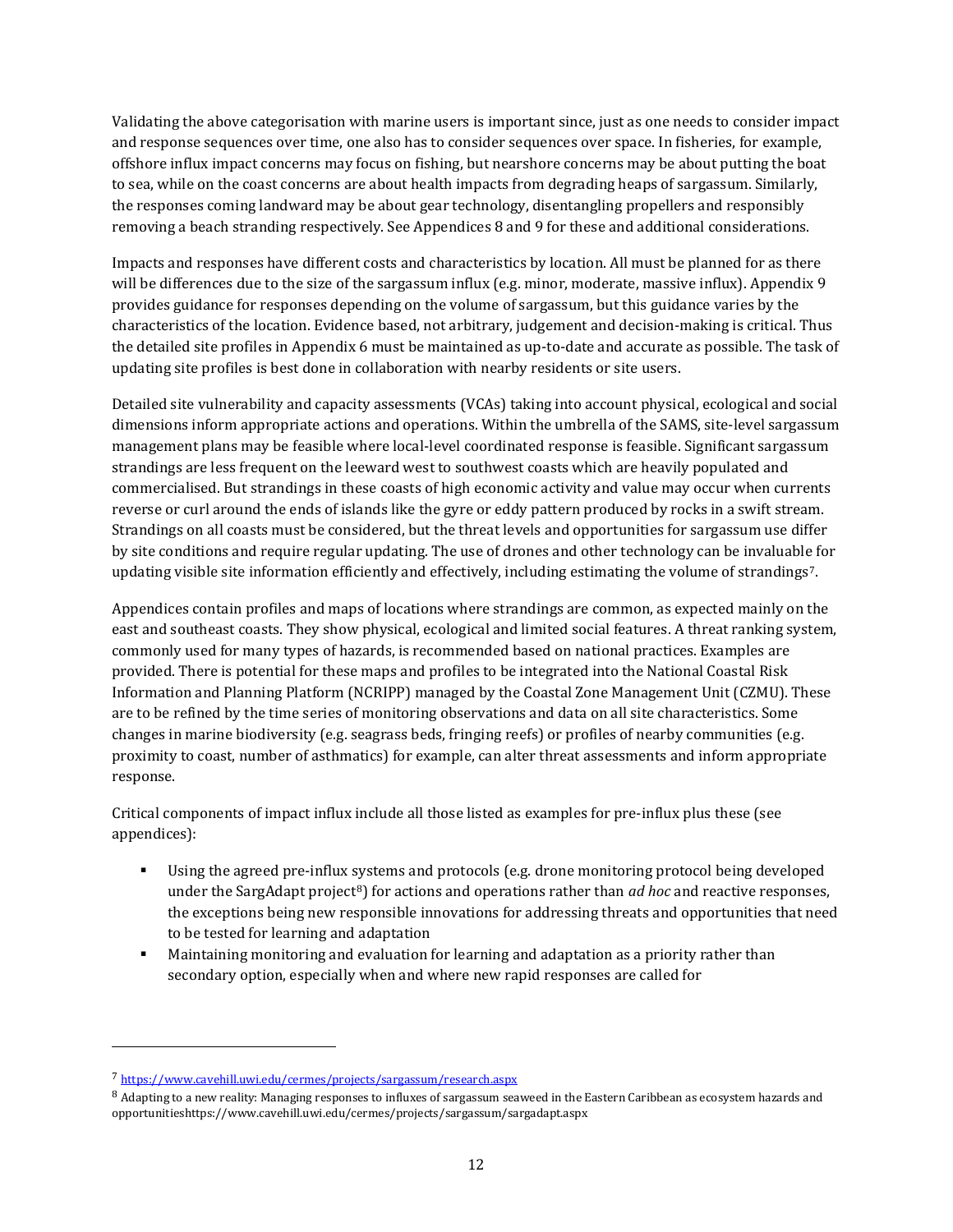- **Prioritising the health and well-being of people (field staff, nearby residents, users) and the** environment (marine, coastal, terrestrial) while managing trade-offs between them
- Exchanging information, in as close to real time as possible, data and information with the established sargassum networks in order to contribute to, and be informed by, the responses and uses in other places for mutual knowledge and financial benefits
- Ensuring that the learning network established pre-influx is working well and that lessons are communicated for decision-makers as well as the general public to be informed
- Paying special attention to new or emerging vulnerabilities (ecological and social) that require shifts in action or longer-term adaptive capacity in order to build resilience

The list for influx impact is intentionally short as the focus should primarily be on implementing, monitoring and learning from what was set up pre-influx. While experimentation in impacts will be necessary, doing so must still be well thought out rather than impulsive and reactive. It is possible to make good decisions quickly if the decision-makers are well-informed beforehand and well versed in making evidence-based or influenced decisions through prior experience.

## <span id="page-16-0"></span>7.3 POST-INFLUX

This last phase, like the first, assumes that the influx impacts of sargassum are seasonal or intermittent (i.e. acute), even if somewhat prolonged, but not continuous (i.e. chronic). After an influx of fresh sargassum the seaweed and its degradation products may persist for months in the marine environment or ashore. As with impact, the variables influencing the consequences of this are many and interact in complex ways that shape the temporal and spatial extent of vulnerability as well as opportunities for sargassum use. Although uses are included in impact, especially if prolonged, in most situations they will be most important post-influx. Some uses are traditional or evolving (e.g. solid and liquid fertiliser) but many are now emerging (e.g. chemical extraction, bio-energy) as set out in the sargassum uses guide previously referenced. Sargassum uses and innovations contribute to 'blue growth' and should be integrated within the forthcoming blue economy road map. The entire blue economy relationship with sargassum must be kept under constant review and update.

Emerging commercial uses of sargassum are as dynamic as the science, hence requiring constant updating of useful links and resources such as on a dedicated website. Uses (and also simply disposal) will have different life cycles that determine the suitability of the different species and strains of sargassum as well as the condition of the sargassum input. For example, fresh wet sargassum is heavier, handles differently and has different chemical and ecological composition compared to degraded sargassum whether dry ashore or wet in the nearshore. Sharing information on the practical characteristics of sargassum is as critical as the science.

Large quantities of sargassum remaining stagnant in shallow, sheltered bays with sandy beaches that are near communities or tourism infrastructure are of particular post-influx concern for many reasons. Extended social and ecological impacts are inevitable. The critical components of the previous two phases still apply, but the following deserve special attention (see Appendices 5-10):

- Maintaining enabling policy and economic environments to support gender sensitive innovation and entrepreneurship for sargassum uses including credit, venture capital, research services and other facilities especially for small and medium scale enterprises
- Linking users with sources of science and technology to keep them well informed
- Assisting in market studies and creation of new markets for novel products, particularly those with high domestic value-added contributions that support local livelihoods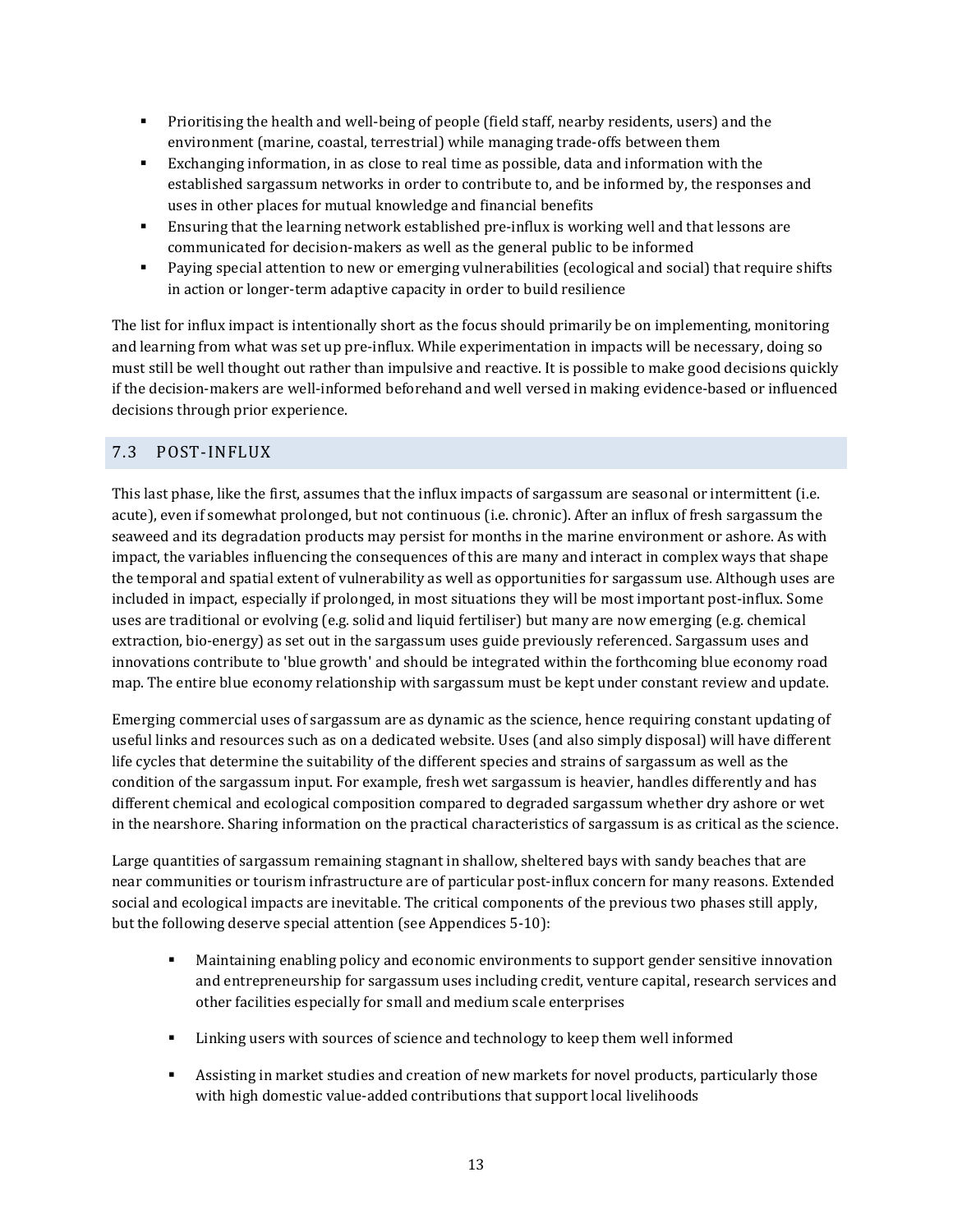- Adjusting social security nets and local governance to address site-specific recovery
- Encouraging large private sector companies, investors and financial institutions to play active roles in sargassum entrepreneurship in periods between influxes with adequate provisions for risk management due to unpredictability and several other uncertainties
- Retaining the interest in sargassum as part of the national climate change and justice processes in order to keep or elevate attention on the world stage as a SIDS issue
- Sustaining learning, adaptation and readiness that transitions into the pre-influx phase

In many cases the post-influx phase may be short and virtually indistinguishable from pre-influx. However, the main distinction must be the opportunity to learn and adapt so the systems can be adjusted in pre-influx prior to the next influx impact. Reacting more than is essential during impact or immediate post-impact is not recommended. Good planning and management will often be compromised in the urgency to "do something".

#### <span id="page-17-0"></span>**8 FURTHER ACTION**

The MMABE approved sargassum adaptive management strategy will never be final in the sense of being shelved for use simply as a reference document. It must remain a dynamic, primarily electronic, document updated regularly and preferably maintained as a series of web pages with the most current data and information. Participatory geographic information system (PGIS) data with a citizen science component will be useful to engage a critical mass of island-wide collaborators. Consider the three-input process [\(Figure 11\)](#page-17-1).



**Figure 13. A three-step process for building resilience**

<span id="page-17-1"></span>For each of the inputs, the types of additional data, information systems, adaptive capacity development, collaborative planning, decision-making, social learning, institutional arrangements, etc. that could be employed are many (Appendices 11 and 12). The primary outcome is, however, to build societal socialecological resilience in an iterative fashion through which the inputs are repeated in cycles of progress that keep a pace with the changing climate and other conditions affecting both sargassum influxes and social ecological responses.